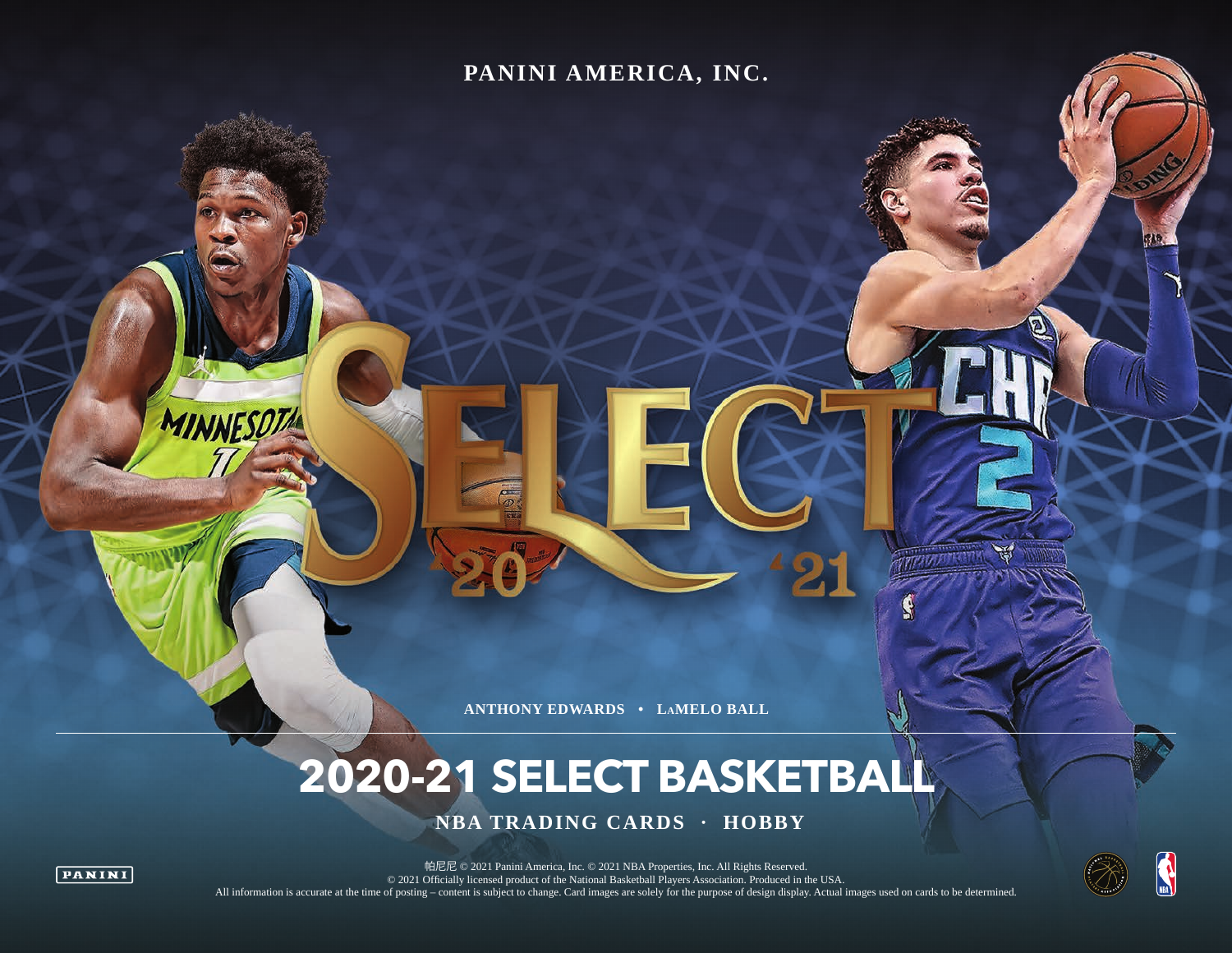### **SELECT** BASKETBALL **2020-21 NBA TRADING CARDS · HOBBY**





Card images are solely for the purpose of design display. Card images are solely for the purpose of design display. Card images are solely for the purpose of design display.



### **CONCOURSE ZEBRA PRIZM PREMIER LEVEL TRI-COLOR PRIZMS COURTSIDE TIE-DYE PRIZMS**

Look the following Concourse Prizms: Silver, Scope, Tri-Color, Light Blue, Red, White, Neon Green, Tie-Dye, Gold, Green, Black and Zebra

Look for the following Premier Level Prizms: Silver, Scope, Tri-Color, Blue, Maroon, Purple, Orange, Tie-Dye, Gold, Green, Black and Zebra

Look for the following Courtside Prizms: Silver, Tie-Dye, Gold, Green, Black and Zebra



帕尼尼 © 2021 Panini America, Inc. © 2021 NBA Properties, Inc. All Rights Reserved. © 2021 Officially licensed product of the National Basketball Players Association. Produced in the USA. All information is accurate at the time of posting – content is subject to change. Card images are solely for the purpose of design display. Actual images used on cards to be determined.

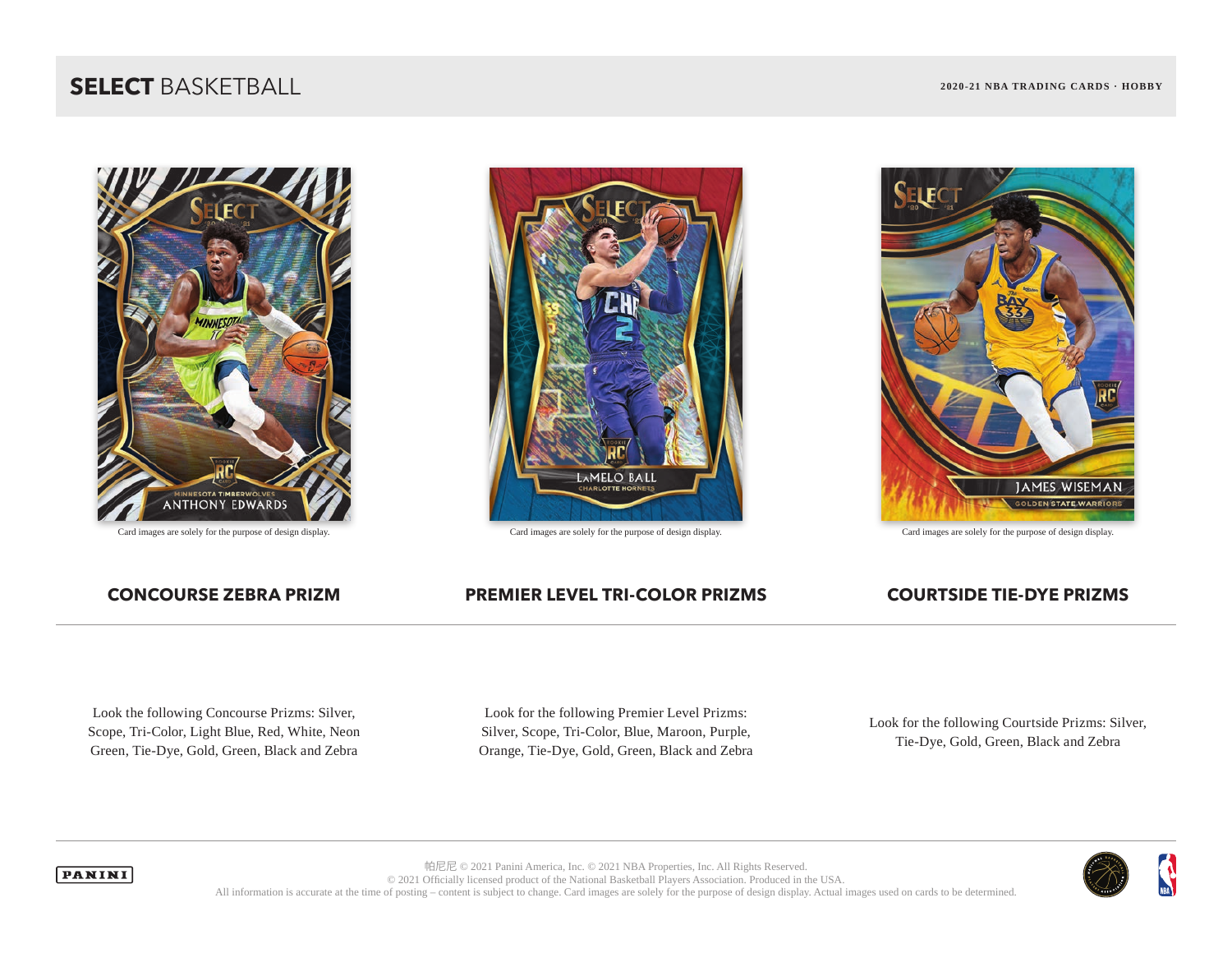### **SELECT** BASKETBALL **2020-21 NBA TRADING CARDS · HOBBY**





Card images are solely for the purpose of design display. Card images are solely for the purpose of design display. Card images are solely for the purpose of design display.



### **IN FLIGHT SIGNATURES TIE-DYE ROOKIE JERSEY AUTOGRAPHS GOLD ROOKIE SIGNATURES BLACK**

Collect the top rookies from the 2020 NBA Draft in Rookie Jersey Autographs & Rookie Signatures! Also collect the popular In Flight Signatures set, with a variety of parallels including the 1-of-1 Black Prizm!





帕尼尼 © 2021 Panini America, Inc. © 2021 NBA Properties, Inc. All Rights Reserved. © 2021 Officially licensed product of the National Basketball Players Association. Produced in the USA. All information is accurate at the time of posting – content is subject to change. Card images are solely for the purpose of design display. Actual images used on cards to be determined.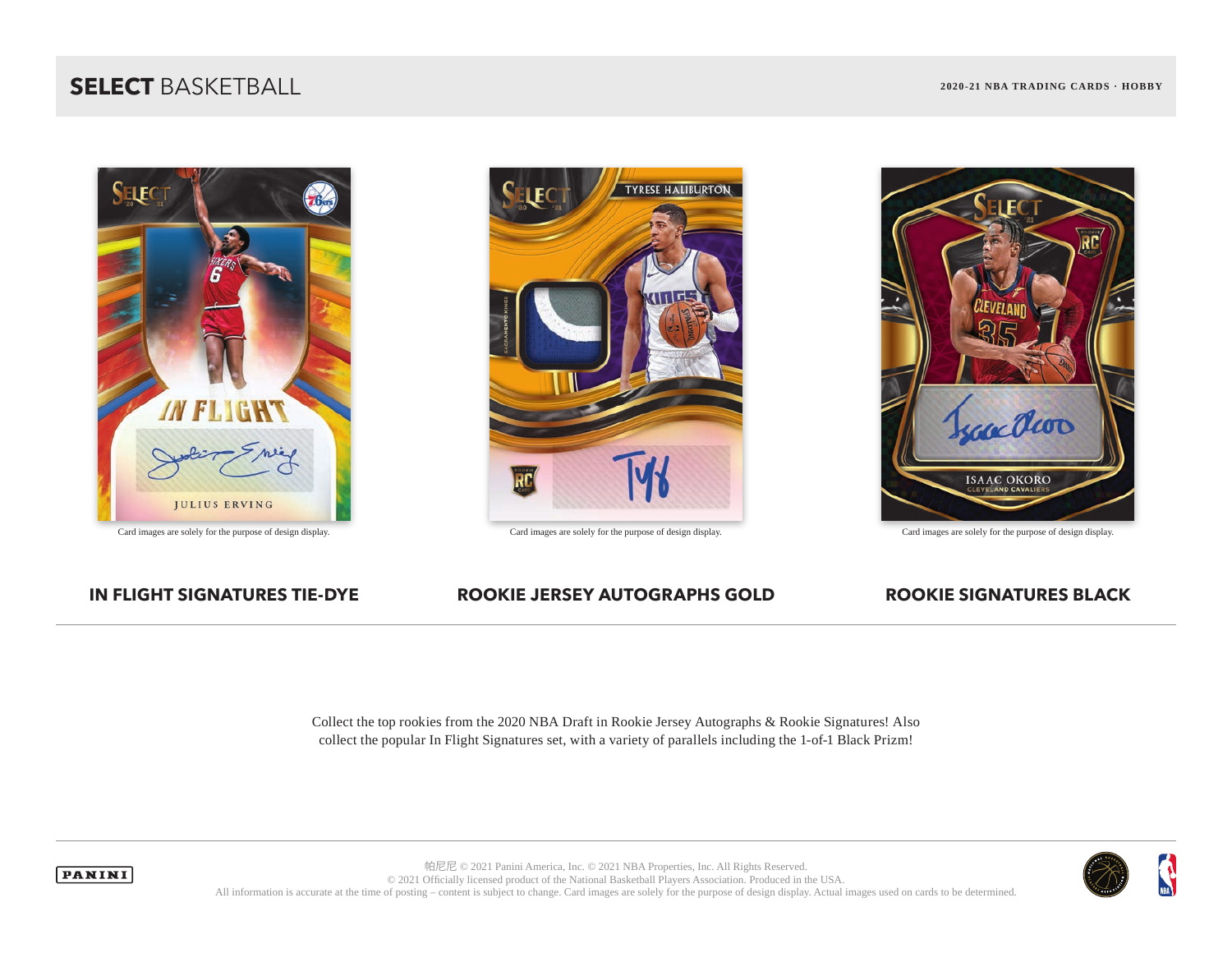### **SELECT** BASKETBALL **2020-21 NBA TRADING CARDS · HOBBY**





Card images are solely for the purpose of design display. Card images are solely for the purpose of design display. Card images are solely for the purpose of design display.



### **ARTISTIC SELECTION EN FUEGO GOLD UNSTOPPABLE BLACK**



Select features a stunning lineup of insert content this year! Look for the new additions of En Fuego and Unstoppable! Find Parallels numbered to as low as 1!





帕尼尼 © 2021 Panini America, Inc. © 2021 NBA Properties, Inc. All Rights Reserved. © 2021 Officially licensed product of the National Basketball Players Association. Produced in the USA. All information is accurate at the time of posting – content is subject to change. Card images are solely for the purpose of design display. Actual images used on cards to be determined.